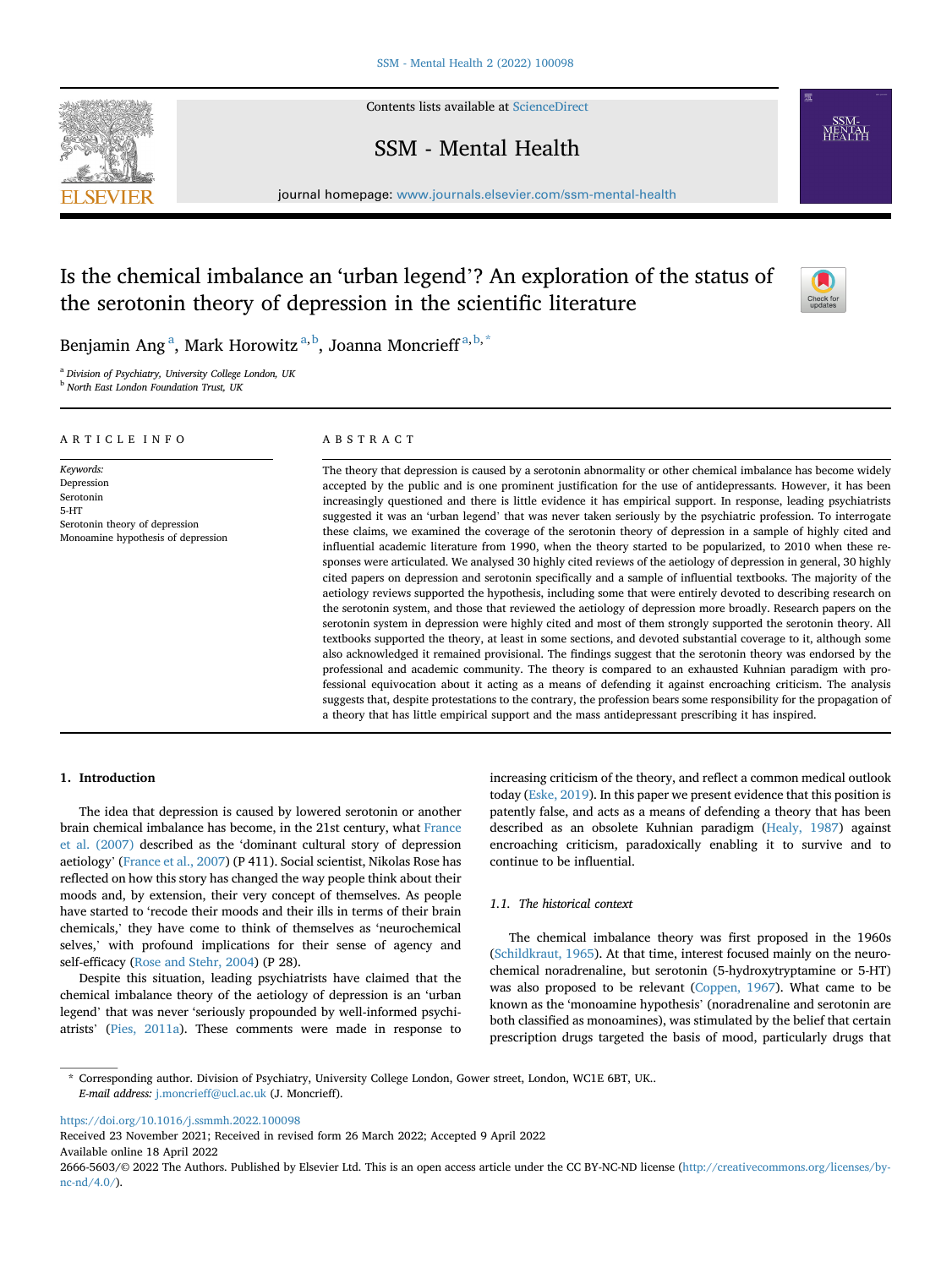<span id="page-1-1"></span>

Fig. 1. Selection of aetiology of depression review papers.

<span id="page-1-3"></span>

Fig. 2. Selection of serotonin 'link' papers.

<span id="page-1-2"></span>

| Table 1                                                             |
|---------------------------------------------------------------------|
| Psychiatry and psychopharmacology textbooks examined <sup>a</sup> . |

| Subject            | Country | Ed. (Year)       | Title                               |
|--------------------|---------|------------------|-------------------------------------|
| Psychopharmacology | US      | 1st Ed<br>(1996) | <b>Essential Psychopharmacology</b> |
| Psychopharmacology | UK      | 2nd Ed.          | <b>Fundamentals of Clinical</b>     |
|                    |         | (2004)           | Psychopharmacology                  |
| Psychiatry         | UK      | 2nd Ed.          | New Oxford Textbook of              |
|                    |         | (2009)           | Psychiatry                          |
| Psychiatry         | UK      | 5th Ed.          | Companion to Psychiatric Studies    |
|                    |         | (1993)           |                                     |
| Psychiatry         | UK      | 2nd Ed.          | Core Psychiatry                     |
|                    |         | (2004)           |                                     |
| Psychiatry         | US      | 9th Ed.          | Comprehensive Textbook of           |
|                    |         | (2009)           | Psychiatry                          |

<span id="page-1-0"></span><sup>a</sup> Full references are provided in the supplementary information.

were named 'antidepressants' ([Moncrieff, 2008a\)](#page-7-5).

The serotonin version of the monoamine hypothesis, or the 'serotonin hypothesis', was further embedded in the professional and popular psyche following the introduction of the selective serotonin reuptake inhibitor (SSRI) antidepressants into the market from the late 1980s. SSRIs inhibit serotonin transporter proteins from transporting serotonin from the synaptic cleft back into the presynaptic neuron and are therefore thought to increase the availability and activity of synaptic serotonin. Throughout the 1990s and beyond, the pharmaceutical industry promoted the idea that depression was the result of an 'imbalance' or deficiency of brain serotonin, and that SSRIs were 'magic bullets' that reversed this underlying abnormality [\(Healy, 2015](#page-7-6)). A patient information leaflet from the 1990s, for example, informed people that 'when serotonin is in short supply, you may suffer from depression' [\(Valenstein,](#page-8-2) [1998\)](#page-8-2) (cited on P 181). A direct-to-consumer advertisement from 2003 told consumers that 'while the cause is not known, depression may be related to an imbalance of natural chemicals between nerve cells in the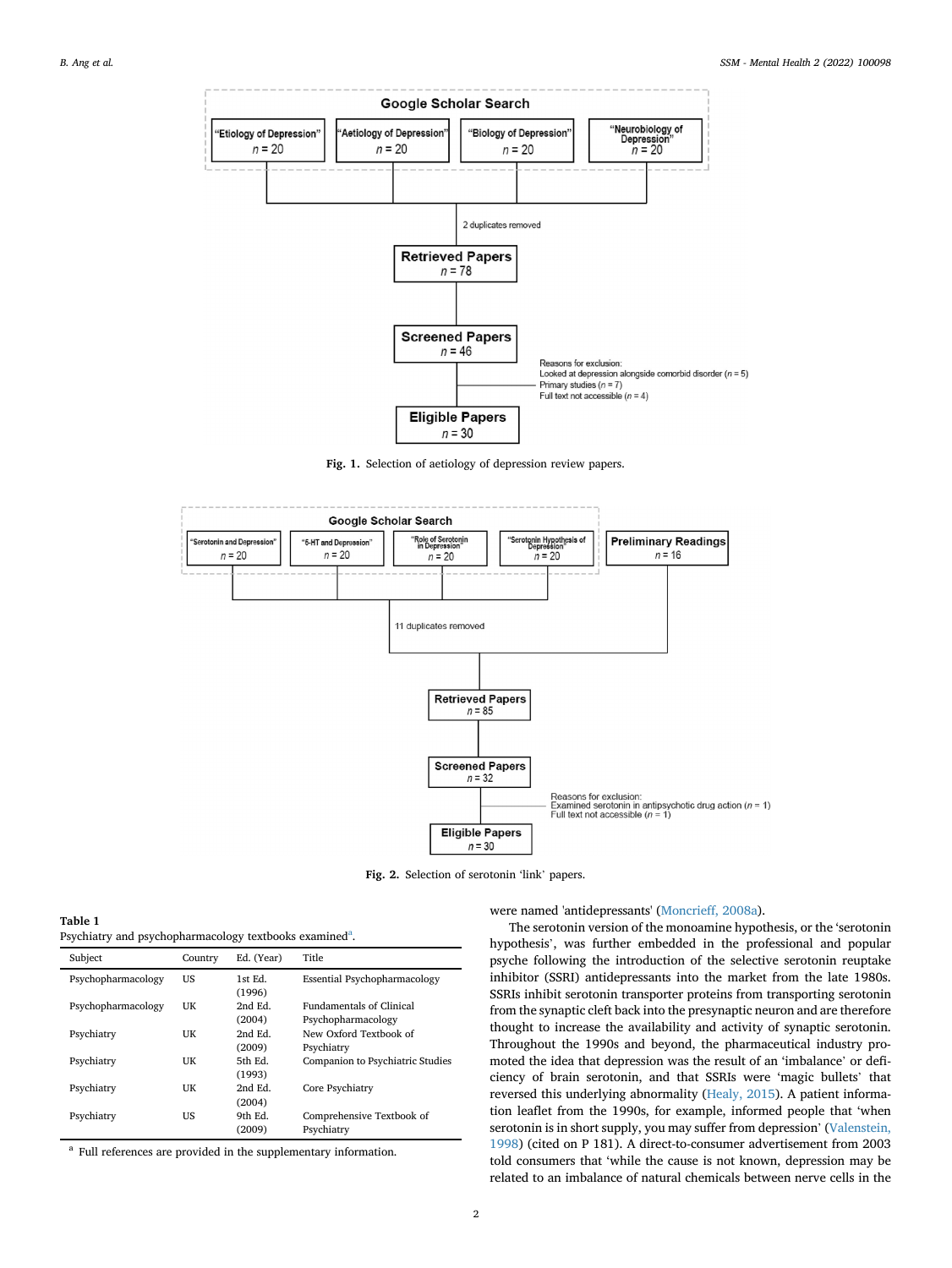#### <span id="page-2-3"></span>Table 2

Scope of the [a](#page-2-0)etiology review papers<sup>a</sup>.

| Scope                                                                                            | Papers                                                                                                                                                                                                                                                                                                                                       |
|--------------------------------------------------------------------------------------------------|----------------------------------------------------------------------------------------------------------------------------------------------------------------------------------------------------------------------------------------------------------------------------------------------------------------------------------------------|
| Reviews a range of factors in the aetiology<br>of depression $(n = 14)$                          | Dunn and Dishman (1991), Nemeroff<br>(1998), Yadid et al. (2000), Gottfries<br>$(2001)$ , Manji et al. $(2001)$ , Wong and<br>Licinio (2001), Nemeroff (2002),<br>Nestler et al. (2002), Kalia (2005),<br>Maletic et al. (2007), Shelton (2007),<br>Krishnan and Nestler (2008), Maletic<br>and Raison (2009), Krishnan & Nestler<br>(2010), |
| Reviews a specific alternative biological<br>hypothesis to the serotonin hypothesis<br>$(n = 7)$ | Licino and Wong (1999), Ehlert et al.<br>$(2001)$ , Rice et al. $(2002)$ , Myint and<br>Kim (2003), Gillespie and Nemeroff<br>(2005), Sahay & Hen (2007), Castrén<br>and Rantamäki (2010)                                                                                                                                                    |
| Reviews research on a specific aspect of<br>the serotonin system $(n = 5)$                       | Drevets (1999), Delgado (2000),<br>Middlemiss et al. (2002), Neumeister<br>(2003), Uher & Mcguffin (2010),                                                                                                                                                                                                                                   |
| Reviews social or environmental<br>aetiological factors ( $n = 4$ )                              | Price et al. (1994), Heim et al. (1997),<br>Heim et al. (2004), Maniglio (2010)                                                                                                                                                                                                                                                              |

<span id="page-2-0"></span><sup>a</sup> Full references to all the papers are provided in the supplementary information.

<span id="page-2-4"></span>

| able |  |
|------|--|
|------|--|

|  |  | Support for the serotonin hypothesis among selected aetiology papers <sup>a</sup> . |
|--|--|-------------------------------------------------------------------------------------|
|  |  |                                                                                     |

| Degree of support for the<br>serotonin hypothesis                                           | Number of<br>papers $N =$<br>30 | References                                                                                                                                                                                                                 |
|---------------------------------------------------------------------------------------------|---------------------------------|----------------------------------------------------------------------------------------------------------------------------------------------------------------------------------------------------------------------------|
| Unequivocal support for<br>serotonin having a direct role<br>in the aetiology of depression | 11                              | Nemeroff, 1998; Delgado, 2000;<br>Yadid et al., 2000; Gottfries,<br>2001; Middlemiss et al., 2002;<br>Nemeroff, 2002; Myint and Kim,<br>2003; Neimeister, 2003; Heim<br>et al., 2004; Kalio, 2005; Maletic<br>et al., 2007 |
| Serotonin as part of the causal<br>pathway of depression                                    | 9                               | Dunn & Dishman, 1991; Heim<br>et al., 1997; Drevets, 1999;<br>Lianio and Wong, 1999; Manji<br>et al., 2001; Shelton, 2007;<br>Krishnan & Nestler, 2008;<br>Maletic & Raison, 2009; Uher<br>and McGuffin, 2010              |
| Suggestive support for the<br>serotonin hypothesis                                          | 1                               | Wong and Licinio, 2001                                                                                                                                                                                                     |
| Discounts the serotonin<br>hypothesis                                                       | 1                               | Krishnan and Nestler, 2010                                                                                                                                                                                                 |
| Ambiguous                                                                                   | 1                               | Nestler et al., 2002                                                                                                                                                                                                       |
| Not covered                                                                                 | 7                               | Price et al., 1994; Ehlert et al.,<br>2001; Rice et al., 2002; Gillespie<br>and Nemeroff, 2005; Sahay and<br>Hen, 2007; Maniglio, 2010;<br>Castren and Rantamaki, 2010                                                     |

<span id="page-2-1"></span><sup>a</sup> Full references are provided in the supplementary information.

brain' and that 'prescription Zoloft works to correct this imbalance' (Pfi[zer. Zoloft advertsiement, 2004](#page-7-7)) (cited in [Lacasse and Leo, 2005\)](#page-7-8).

This message was propagated on popular websites ([Demasi and](#page-7-9) [Gotzsche, 2020](#page-7-9)), and best-selling books, such as Listening to Prozac ([Kramer, 1993\)](#page-7-10), spread the news of the apparently miraculous effects of SSRIs, which appeared to confirm the serotonin theory. Professional organisations, such as the American Psychiatric Association echoed drug company rhetoric, suggesting in a patient leaflet produced in 2005 that 'antidepressants may be prescribed to correct imbalances in the levels of chemicals in the brain' ([American Psychiatric Association, 2005\)](#page-7-11). Consequently, a large proportion of the population came to believe that depression is caused by a 'chemical imbalance', with surveys conducted in the 2000s finding that 88% of respondents in Australia and 85% in the US endorsed this idea [\(France et al., 2007;](#page-7-0) [Pilkington et al., 2013](#page-7-12)).

The marketing of the SSRIs and the associated serotonin theory of

#### <span id="page-2-5"></span>Table 4

Support for the serotonin hypothesis [a](#page-2-2)mong selected serotonin 'link' papers<sup>a</sup>.

| Degree of support for the<br>serotonin hypothesis                                           | Number of<br>papers $N =$<br>30 | References                                                                                                                                                                                                                                                                                                                                                                                        |
|---------------------------------------------------------------------------------------------|---------------------------------|---------------------------------------------------------------------------------------------------------------------------------------------------------------------------------------------------------------------------------------------------------------------------------------------------------------------------------------------------------------------------------------------------|
| Unequivocal support for<br>serotonin having a direct role<br>in the aetiology of depression | 16                              | Owens and Nemeroff, 1994;<br>Maes and Meltzer, 1995; Artigas<br>et al., 1996; Graeff et al., 1996;<br>Ogilvie et al., 1996; Lucki, 1998;<br>Stockmeier et al., 1998; Drevets<br>et al., 1999; Ressler and<br>Nemeroff, 2000; Young and<br>Leyton, 2002; Blier and Ward,<br>2003; Celada et al., 2004; Eley<br>et al., 2004; Mollwer and<br>Schwartz, 2007; Seo et al., 2008;<br>Maes et al., 2009 |
| Serotonin as part of the causal<br>pathway of depression                                    | 6                               | Altar, 1999; Holsboer, 2000;<br>Kaufman et al., 2004; Groves,<br>2007; Maes, 2008; Uher and<br>McGuffin, 2010                                                                                                                                                                                                                                                                                     |
| Suggestive support for the<br>serotonin hypothesis                                          | $\overline{\mathbf{4}}$         | Hirschfield, 2000; Svenningsson<br>et al., 2006; Ruhe et al., 2007;<br>Savitz et al., 2009;                                                                                                                                                                                                                                                                                                       |
| Discounts (challenges) the<br>serotonin hypothesis                                          | 1                               | Lacasse and Leo, 2005                                                                                                                                                                                                                                                                                                                                                                             |
| Ambiguous                                                                                   | 1                               | Risch et al., 2009                                                                                                                                                                                                                                                                                                                                                                                |
| Not covered                                                                                 | $\overline{2}$                  | Kirsch et al., 2002; Whittington<br>et al., 2006                                                                                                                                                                                                                                                                                                                                                  |

<span id="page-2-2"></span><sup>a</sup> Full references are provided in the supplementary information.

depression has been paralleled by an extraordinary increase in the use of antidepressants all over the world. Prescriptions of antidepressants in England increased three times between 1988 and 1998 ([Middleton et al.,](#page-7-13) [2001\)](#page-7-13) and more than tripled again from 1998 to 2018 [\(Bogowicz et al.,](#page-7-14) [2021\)](#page-7-14). By 2017, 17% of the population of England were prescribed an antidepressant ([Taylor et al., 2019](#page-8-3)). Prescriptions have been rising throughout Europe over the same period, with some countries in Eastern Europe, where use was previously low, showing increases of 5–6 times since 2000 ([Organisation for Economic Co-Operation and Development,](#page-7-15) [2020\)](#page-7-15). In the United States, antidepressant prescriptions increased over 4 times between the late 1980s and the mid-2000s [\(Wehrwein, 2011\)](#page-8-4) and have continued to increase [\(Mojtabai and Olfson, 2010](#page-7-16)). Data from China shows prescriptions have risen across the country in recent years [\(Yu](#page-8-5) [et al., 2020\)](#page-8-5). Evidence also indicates that increasing numbers of people are taking antidepressants on a long-term basis ([Taylor et al., 2019;](#page-8-3) [Mojtabai and Olfson, 2010](#page-7-16)). Research confirms that the belief that depression is due to a 'chemical imbalance' is widespread among antidepressant users and can encourage people to ask for antidepressants, and prevent people from trying to stop them [\(Read et al., 2015;](#page-8-6) [Cohen](#page-7-17) [and Hughes, 2011](#page-7-17); [Eveleigh et al., 2019](#page-7-18)).

#### 1.2. Debate and controversy in the 21st century

Despite widespread public acceptance, the 21st century saw increasing debate about the serotonin theory of depression within professional, academic and popular fora. In 1987, Irish psychopharmacologist, David Healy, was already describing how evidence did not support the amine theory of depression, either in relation to noradrenalin or to serotonin ([Healy, 1987\)](#page-7-3). In his 1997 book The Antidepressant Era, he concluded that 'no abnormalities of either catecholamine or 5HT (serotonin) systems have ever been replicated in a manner that has commanded widespread support' ([Healy, 1997](#page-7-19)) (P 159). Critics also pointed to the lack of evidence to support the serotonin theory of depression ([Valenstein, 1998](#page-8-2); [Breggin, 1997](#page-7-20)), but these views did not reach peer reviewed journals or mainstream media outlets or make an impression on what passed for general psychiatric knowledge before the 2000s.

In 2005, two American academics, Jeffrey Lacasse and Jonathan Leo, published a paper detailing the 'disconnect' between pharmaceutical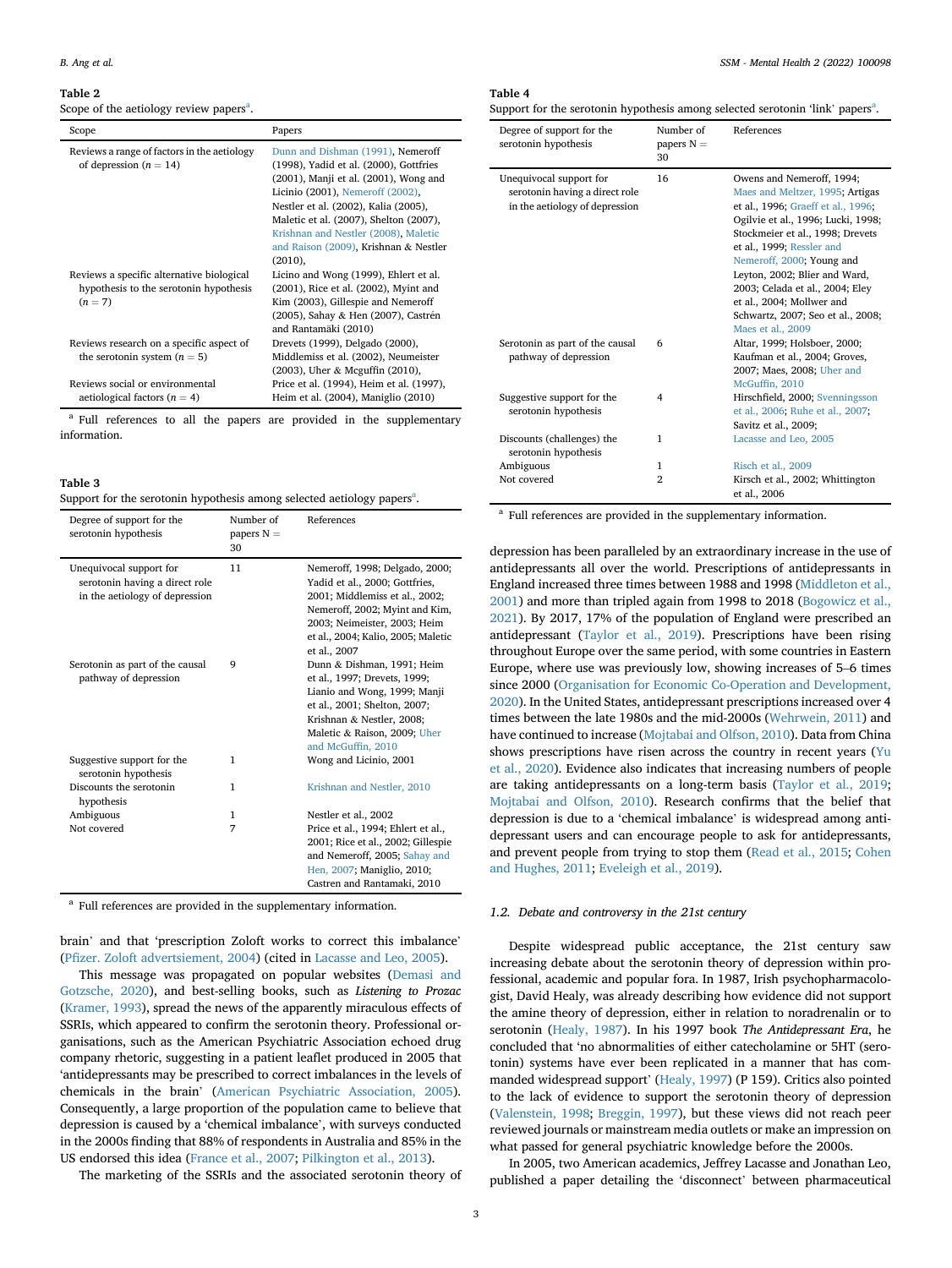company advertising and the official position on the serotonin theory ([Lacasse and Leo, 2005\)](#page-7-8). The paper was published in a widely read online medical journal, PLOS Medicine, newly set up by the ex-editor of the British Medical Journal (BMJ). The authors compared the messages commonly presented in advertisements, which emphasised the idea that depression is caused by a chemical imbalance corrected by antidepressants, with statements by academics and researchers claiming that the serotonin theory of depression was unsupported or unproven. The latter were mostly voiced by established critics of biological psychiatry, such as Elliot Valenstein, but some came from more mainstream figures.

The article received considerable attention, because it was the first time the media had wind of the possibility that the serotonin theory might not be supported by evidence. It provoked a defensive response from some leading psychiatrists. Wayne Goodman, academic psychiatrist and chair of the FDA psychopharmacological committee, admitted that evidence of a neurochemical deficiency in people with depression was 'elusive', but described the chemical imbalance as a 'useful metaphor,' although not one he would use with his own patients [\(Anonymous,](#page-7-29) [2005\)](#page-7-29). However, he still asserted that depression 'is a chemically or brain-based problem and that the medications are normalizing function,' and maintained that the idea of a chemical imbalance was a 'reasonable shorthand' to describe this situation [\(Meek, 2006\)](#page-7-30).

In 2011, Ronald Pies, editor-in-Chief Emeritus of Psychiatric Times and one of America's most prestigious psychiatrists, responded to a report published by the Citizens Commission on Human Rights (CCHR, a Church of Scientology organisation) in a similar vein. It was in this article that he dubbed the chemical imbalance theory of depression an 'urban legend' and claimed that no well-informed psychiatrist had ever believed it, since they understood the true biopsychosocial nature of mental disorders. Unfortunately, he continued, this had not been widely understood, and 'opponents of psychiatry mendaciously attribute the phrase to psychiatrists themselves'. According to Pies, the theory had been propagated by the pharmaceutical industry alone, and should be 'consigned to the dust-bin of ill-informed and malicious caricatures' ([Pies, 2011a](#page-7-1)).

A few months later, apparently in reply to a confused reader, and most likely in response to people protesting that they had, indeed, been told by a psychiatrist that they had a chemical imbalance, he confessed that many psychiatrists do use the chemical imbalance explanation. He went on to claim, however, that psychiatrists don't fully believe it, so they 'feel uncomfortable and a little embarrassed' when they do so. They only use it, apparently, to make their patients feel better, and to save time. Having said this, Pies went on to distinguish between what he characterized as a crude and mistaken theory of chemical imbalances, and the more sophisticated and nuanced 'biogenic amine hypothesis' that holds that depression is partially caused by neurochemical abnormalities in conjunction with other factors ([Pies, 2011b\)](#page-7-31).

In 2014 Pies repeated this position along with the accusation that 'antipsychiatry' groups had wrongly propagated the idea that 'a monolithic entity called "Psychiatry" has deliberately misled the public as to the causes of mental illness, by failing to debunk the chemical imbalance hypothesis' [\(Pies, 2014](#page-7-32)). In 2015, he responded to a further article by Lacasse and Leo making similar points [\(Pies, 2015](#page-7-33)). However, another psychiatrist, Daniel Carlat, responding to the same article, declared that he told patients that antidepressants work by 'rebalancing' brain chemicals, and denied that there was any serious doubt about the serotonin theory of depression: 'while we don't understand exactly what serotonin's role is … it is clear that effective antidepressants exert their actions via shifts in the brain's biochemical milieu- and that serotonin is one of the central players in the drama' [\(Carlat, 2015\)](#page-7-34).

# 1.3. Current ideas

The debate about whether or not the serotonin theory was promoted by the psychiatric profession has continued. Critics of psychiatry have repeatedly asserted that the profession misled the public [\(Hickey, 2021;](#page-7-35) [Fennell, L.](#page-7-36) & [Bradshw, M. When doctors mislead; the chemical imbalance](#page-7-36)

# [lie. 2016. Available from https://davidhealy.org/wp-content/uploads/](#page-7-36) [2016/06/When-doctors-mislead-the-chemical-imbalance-lie.pdf.](#page-7-36)

[Accessed 10th Dec 2021](#page-7-36)), and Pies has continued to claim that the profession was not responsible for promoting the theory ([Pies, 2019\)](#page-7-37). Psychiatrist, David Healy, also argued that the 'lowered serotonin story took root in the public domain rather than in psychopharmacology' and that researchers only used the 'language' of lowered serotonin as a 'form of a symbol referring to some physiological abnormality that most still presume will be found to underpin melancholia—although not necessarily primary care "depression" [\(Healy, 2015\)](#page-7-6) (P 1). However, Healy also acknowledged that the serotonin myth had 'co-opted doctors and patients' and plenty of evidence now confirms that doctors used the idea of an underlying chemical imbalance or serotonin abnormality to justify the prescription of antidepressants [\(Cohen and Hughes, 2011;](#page-7-17) [Read et al.,](#page-8-13) [2020\)](#page-8-13).

To this day, there is no definitive, accepted position on the serotonin theory of depression, but no consistent evidence of an association between markers of reduced serotonin activity or concentration and depression has been found ([Moncrieff, J.; Cooper, R.; Stockmann, T.;](#page-7-38) [Amendola, S.; Hengartner, M.P.; Horowitz, M.A. The serotonin theory of](#page-7-38) [depression: a systematic umbrella review of the evidence. Manuscript](#page-7-38) [submitted for publication.\)](#page-7-38). The efficacy of antidepressants has also been questioned by numerous researchers who have shown that the differences between antidepressants and placebo are marginal, unlikely to be clinically significant and plausibly explained by factors other than the presumed therapeutic, pharmacological effects [\(Jakobsen et al., 2019;](#page-7-39) [Munkholm et al., 2019](#page-7-40)). Several authors have highlighted how mind-altering drugs, including antidepressants, can affect mood and other mental faculties without targeting a disorder-specific biological mechanism [\(Breggin, 1997;](#page-7-20) [Moncrieff and Cohen, 2005\)](#page-7-41). Therefore, the mode of action of a drug does not necessarily indicate anything about the biology of the condition it is used to treat. Although there remain plenty of advocates for antidepressants, the media has paid increasing attention to evidence suggesting they are over-used and potentially harmful, including stories of those who have suffered from severe and protracted withdrawal symptoms after trying to stop antidepressants ([Carey, B.](#page-7-42) & [Gebeloff, R. Many People Taking Antidepressants Discover They Cannot](#page-7-42) [Quit. New York Times, 7th April 2018](#page-7-42)). People who have been harmed by antidepressants have been critical of the overprescribing of these drugs and the propagation of the 'serotonin myth' [\(Fennell, L.](#page-7-36) & [Bradshw, M.](#page-7-36) [When doctors mislead; the chemical imbalance lie. 2016. Available from](#page-7-36) [https://davidhealy.org/wp-content/uploads/2016/06/When-doctors](#page-7-36)[mislead-the-chemical-imbalance-lie.pdf. Accessed 10th Dec 2021](#page-7-36); [Fox](#page-7-43) [D., A Worldwide Epidemic](#page-7-43) – [the Misuse of Anti-depressant Medications](#page-7-43) [2016. Accessed 13th Oct 2021. Available at https://www.madinamer](#page-7-43)[ica.com/2016/05/a-worldwide-epidemic-the-misuse-of-anti-depressant](#page-7-43)[medications/\)](#page-7-43). In a 2015 article in the BMJ, David Healy described the serotonin theory as a 'myth' and an example of 'neurobabble,' whose influence and popularity was attributable to marketing rather than science ([Healy, 2015](#page-7-6)).

Much psychiatric opinion now follows Pies' lead and expresses the view that the idea that depression is caused by brain chemical imbalances is an 'over-simplification' that should not be taken too seriously ([Eske,](#page-7-2) [2019;](#page-7-2) [Pariante, 2018](#page-7-44); [Royal College of Psychiatrists, 2019](#page-8-14)). On the other hand, some psychiatrists continue to defend the serotonin hypothesis of depression ([Harmer and Cowen, 2018](#page-7-45)) and Pies himself still promotes the monoamine hypothesis in a form that has apparently been 'modified and corrected to reflect more complex biological mechanisms in major mood disorders' [\(Pies, 2019\)](#page-7-37). Public information, including that produced by psychiatric organisations like the APA, continues to suggest that 'differences in certain chemicals in the brain may contribute to symptoms of depression' and antidepressants are still presented as correcting chemical imbalances [\(American Psychiatric Association, 2021\)](#page-7-46). Thus, current attitudes reflect the paradoxical situation in which the chemical imbalance theory of depression is simultaneously endorsed and disowned.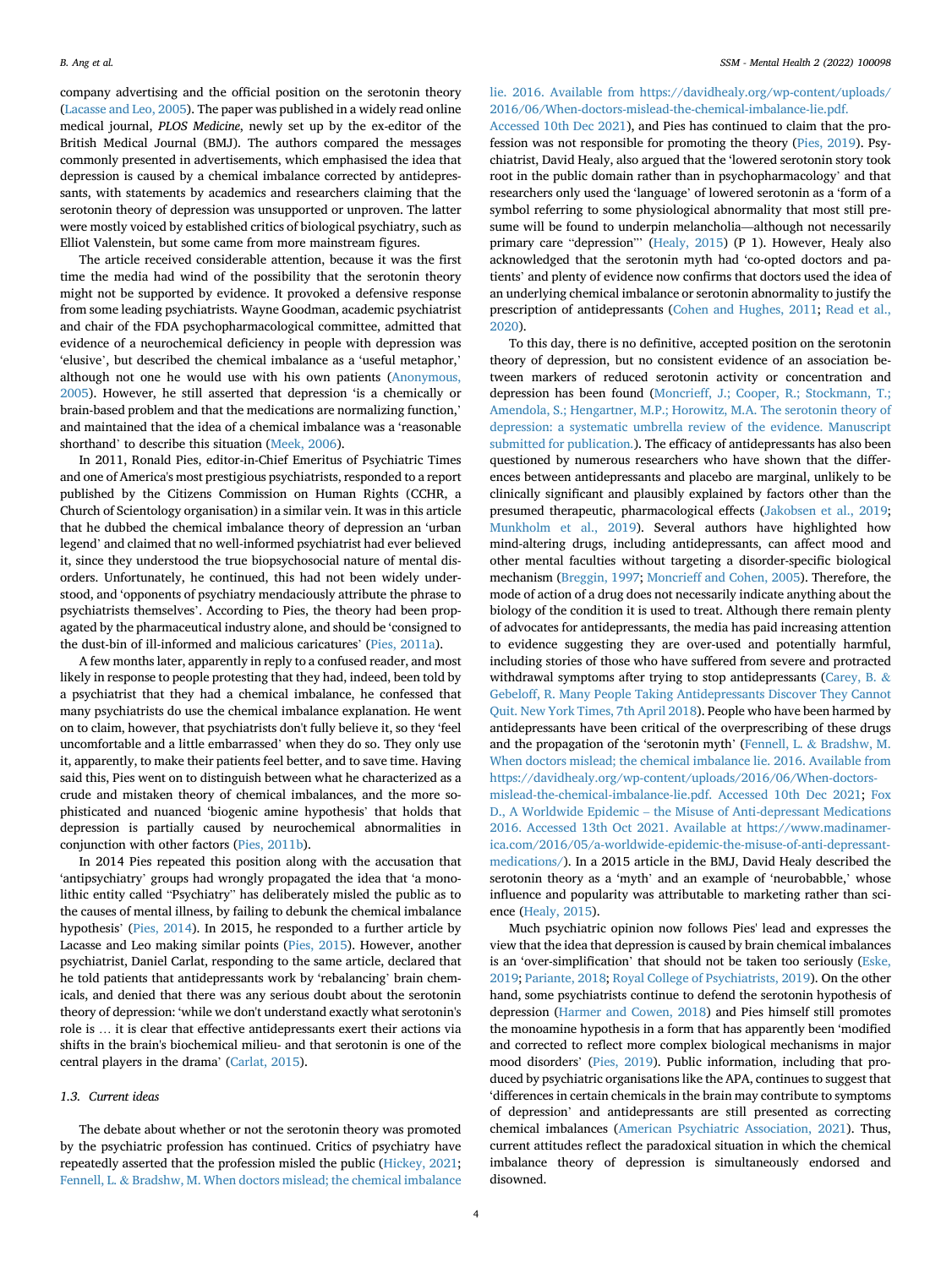# 2. Aims

The early history of the serotonin hypothesis has been welldocumented ([France et al., 2007](#page-7-0); [Moncrieff, 2008a;](#page-7-5) [Lopez-Munoz and](#page-7-47) [Alamo, 2009\)](#page-7-47), but subsequent events are less clear. In particular, the extent to which professional psychiatry and the research community accepted and propounded the theory remains uncertain. In the light of recent debate, the current project aimed to clarify the extent of support for the serotonin hypothesis within the scientific and professional literature at the height of its popularity. We aimed to establish whether the serotonin theory was indeed an 'urban legend' that was never endorsed by the psychiatric community, or whether it was viewed as a credible scientific theory deemed worthy of investigation and dissemination.

We undertook an exploration of the scientific literature between 1990 and 2010 using contemporary sources. Prozac was launched in the late 1980s, and by 1990 the SSRIs were making significant inroads into the depression market. During the first decade of the 21st century the serotonin hypothesis came under increasing attack. The 1990s and 2000s can therefore be viewed as the period when the serotonin hypothesis was at its peak popularity and influence.

David Healy referred to the monoamine hypothesis as a defunct Kuhnian paradigm in the 1980s and speculated that it had remained influential because it satisfied the need for a neat and compelling biological explanation of depression [\(Healy, 1987\)](#page-7-3). In the light of our findings, we consider how the serotonin theory might serve the interests of doctors and researchers and how, paradoxically, disclaiming the theory may enable it to survive.

# 3. Methods

Two main types of source material, academic journal articles and textbooks, were identified to capture beliefs about a serotonin-oriented explanation of depression held by members of the psychiatric community.

### 3.1. Journal articles

Two types of journal article were identified to be included: reviews of the aetiology or biological aetiology of depression and papers that examine the link between serotonin and depression specifically ('link' papers). The former provide an overview of the attention and emphasis given to the serotonin hypothesis or serotonergic factors among all potential causes of depression. The latter indicate the nature of research that has specifically investigated links between serotonin and depression, its conclusions and its degree of influence. In both cases, we selected the top 30 most highly cited papers that fulfilled our inclusion criteria.

Papers were identified using Google Scholar. Google Scholar's search algorithm uses a 'relevancy ranking' function that sorts results both by relevance and the number of times cited, offering a good compromise between the two. The aetiology of depression review papers were retrieved using the search terms "aetiology of depression", "etiology of depression", "biology of depression" and "neurobiology of depression". The search terms used to identify papers examining the serotonin 'link' papers were: "serotonin and depression", "5-HT and depression", "role of serotonin in depression" and "serotonin hypothesis of depression".

In order to obtain a sample of the 30 most highly cited and relevant papers of each type, the first 20 results from Google Scholar using each search term were retrieved, resulting in a pool of 80 papers for each category. In addition, 16 'link' papers identified during preliminary surveys of the literature were included in the pool and their citation counts retrieved from Google scholar. Duplicate papers were removed, and the remaining papers were ranked manually according to citation count. The papers were screened for eligibility in rank order until a sample of 30 eligible papers was identified. Inclusion criteria consisted of:

- 1. Papers in the English language
- 2. Papers published between 1990 and 2010
- 3. A citation count of at least 100
- 4. Primary diagnosis of interest was depression or a subtype of depression (e.g. major depressive disorder, adolescent depression etc.)
- 5. Papers consisted of reviews (for the aetiology review papers only)

Papers were excluded if they examined depression associated with another primary condition (except for anxiety disorders or unless a section of the paper was specifically dedicated to examining depression independent of the primary condition). Decisions about inclusion were discussed within the author team to achieve a consensus when there was confusion. The first 30 papers ordered by citations that satisfied the eligibility criteria for 'link' papers and aetiology papers were selected for inclusion (see [Figs. 1 and 2](#page-1-1)).

All included papers were read thoroughly by the first author and checked by one of the other two authors to identify the degree of support presented for the serotonin hypothesis. All differences of interpretation were discussed among all the authors and agreement reached. The papers might explicitly propose that serotonergic mechanisms have a causal effect on depression or support the hypothesis at an implicit level, which was inferred from the manner in which links between serotonergic factors and depression were described. The strength of support for the serotonin hypothesis was gauged depending on whether the paper posited that a causal relationship between serotonin and depression had been demonstrated or was well-supported, either on its own or in conjunction with other factors, whether it presented the hypothesis as a possibility that was in need of confirmation, or whether the hypothesis was not covered, challenged, discounted or refuted.

# 3.2. Textbooks

A selection of well-known psychiatry and psychopharmacology textbooks published between 1990 and 2012 in the UK and US, were identified. UK and US textbooks were chosen as being influential, accessible and in English. Textbooks provide a snapshot of the accepted state of official knowledge at a particular point in time, and are influential as reference works and sources of education for those entering the field. Included textbooks are listed in [Table 1](#page-1-2).

In addition to describing the content of the coverage of serotonin and depression in each textbook, we compared the proportion of the textbook dedicated to the discussion of serotoninergic factors with the coverage of other causal factors.

# 4. Results

# 4.1. Aetiology review papers

[Fig. 1](#page-1-1) shows the selection process for the 30 included reviews on the aetiology of depression. [Table 2](#page-2-3) summarizes the principal aims and scope of each paper. They were all highly cited with citations ranging from 3432 to 115 and a mean of 607 ( $SD = 710$ ). The role of the serotonin or the wider monoamine hypothesis was explicitly discussed in 23 of the papers, five of which were devoted entirely to aspects of the serotonin system. Only seven did not mention it at all, two of which were focused on the role of environmental factors in the aetiology of depression.

As presented in [Table 3,](#page-2-4) 11 papers unequivocally supported the serotonin hypothesis of depression, claiming there was 'overwhelming evidence' of serotonin deficiency in depression [\(Nemeroff, 2002](#page-7-22)), 'substantial indirect evidence' ([Delgado, 2000\)](#page-7-48), and that the theory is 'corroborated' and 'well-established' ([Middlemiss et al., 2002\)](#page-7-49).

Another nine papers proposed that serotonin abnormalities were not the primary cause of depression, but are part of the causal pathways by which depressive symptoms are produced. Many of these papers stressed that depression is caused by an interaction of a multiplicity of factors in a 'complex dysregulation of inter-related neurotransmitter systems and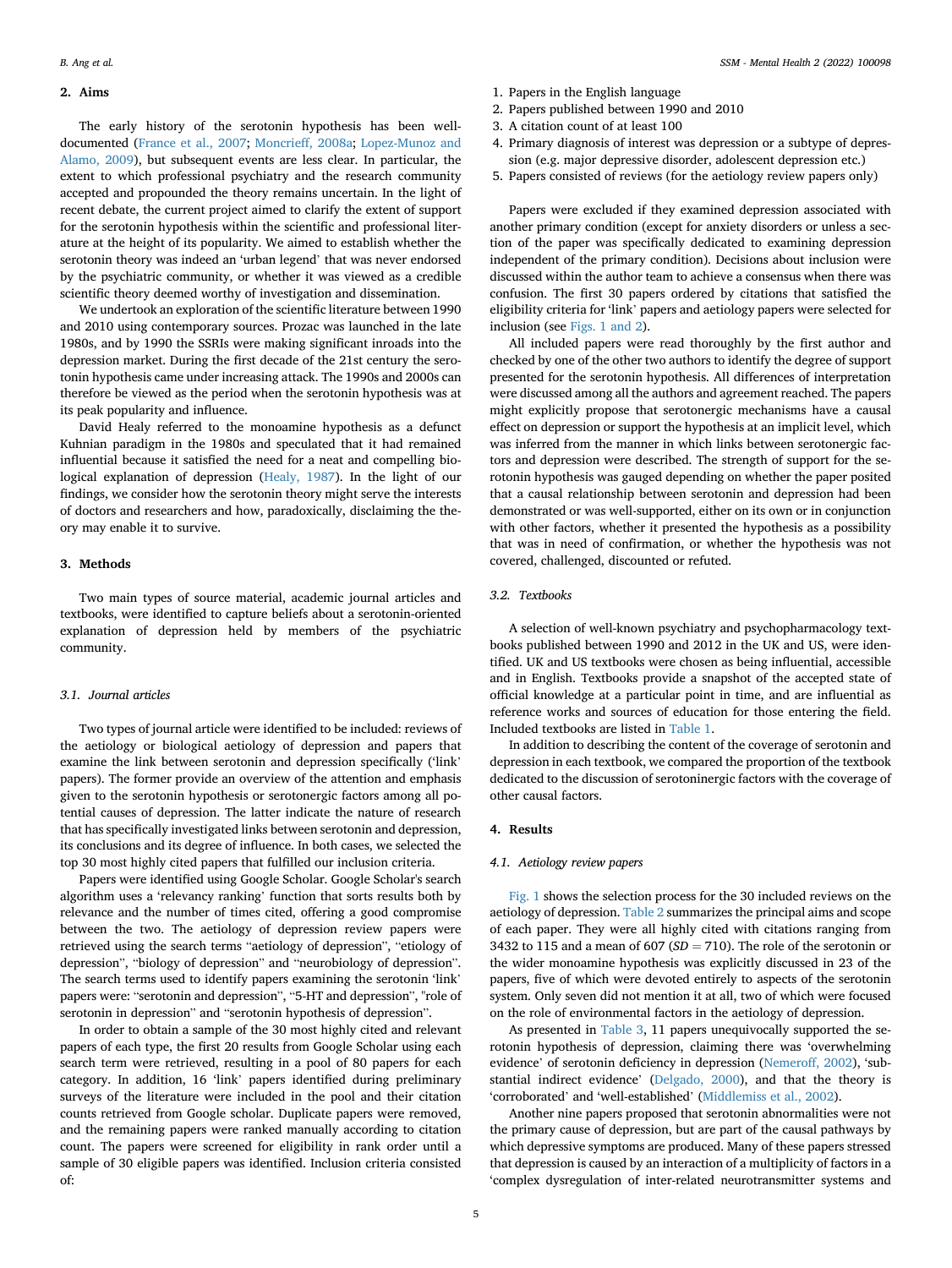distributed brain networks' ([Maletic and Raison, 2009\)](#page-7-24), or a 'complex interaction of multiple-susceptibility' [\(Sahay and Hen, 2007](#page-8-8)), and acknowledged the inconsistencies of the research on serotonin function. Most nevertheless suggested that serotonin abnormalities mediate depressive symptom production or effects of antidepressants. Three implicated serotonin in the mechanism whereby stress effects mood ([Dunn and Dishman, 1991;](#page-7-21) [Heim et al., 1997;](#page-7-50) [Licinio and Wong, 1999\)](#page-7-51) and one cited the involvement of serotonin as corroborating evidence for the effects of inflammatory processes associated with stress ([Licinio and](#page-7-51) [Wong, 1999](#page-7-51)). One concerned evidence on the serotonin transporter (SERT) gene and environmental adversity, concluding that previous negative findings might be accounted for by use of particular methods ([Uher and McGuf](#page-8-7)fin, 2010).

One paper explicitly discounted the serotonin hypothesis ([Krishnan](#page-7-25) [and Nestler, 2010](#page-7-25)). The authors noted there is 'little evidence' to implicate deficits of serotonin or other neurotransmitters in the aetiology of depression, and instead reviewed biological research from a diverse array of other areas. They also acknowledged 'there is no a priori reason that the mechanisms of action of a treatment is the opposite of disease pathology' (P 1307), although throughout the rest of the article antidepressants were portrayed as acting by modifying the presumed biological basis of depression at some level. However, in a previous paper, the same authors proposed that although serotonin deficiency should not be viewed as the primary cause of depression, the serotonin system is nevertheless involved in the mechanisms of antidepressant action, and this was suggested to provide an indication of the aetiology of depression ([Krishnan and Nestler, 2008\)](#page-7-23). An earlier paper, published by one of the authors in 2002, which is the most highly cited of all the aetiology papers with 3432 citations, was ambiguous in relation to the role of serotonin. The paper refers to the complexity of the research on antidepressant action, particularly how antidepressants are thought to have delayed effects on mood but immediate effects on neurotransmitter levels, but goes on to conclude that this indicates that 'some gradually developing neuroadaptation' to the increased neurotransmitter levels 'would appear to mediate drug action,' suggesting the serotonin system is still considered the basis of drug action (P 15).

#### 4.2. Papers on serotonin

[Fig. 2](#page-1-3) shows the selection process for the 30 included serotonin 'link' papers.

The 30 eligible papers on serotonin were more highly cited on average than the aetiology reviews, with an average of 824 citations (SD  $=$  444) per paper, ranging from 2413 to 403 citations. A previous study defined citation classics as publications with at least 400 citations, and only found 243 papers in the whole field of major depression that met such a criteria ([Lipsman and Lozano, 2011](#page-7-52)). Therefore all the serotonin 'link' papers were highly cited and likely to be influential.

Although they were selected to represent research on serotonin, six of these papers did not focus on the serotonin system primarily, but discussed the role of the system in relation to other biological factors. Two of the papers were reviews of antidepressant studies, neither of which discussed the serotonin theory of depression per se, and one of the papers was the aforementioned critique of the serotonin hypothesis by Lacasse & Leo [\(Lacasse and Leo, 2005\)](#page-7-8). Of the remaining papers, eight reported research on serotonin receptors in depression, seven discussed the role of the serotonin system in depression in general, five examined the serotonin transporter gene or gene-environment interactions in the context of depression and two presented evidence on other markers of the serotonin system. Notably, some of the papers were reviews of aspects of the serotonin system in the aetiology of depression that were not retrieved through the aetiology searches and one paper on the serotonin transporter gene appeared in both samples of papers [\(Uher and McGuf](#page-8-7)fin, [2010\)](#page-8-7).

[Table 4](#page-2-5) indicates the degree of support for the serotonin theory of depression across this sample of papers. Most papers presented strong

support for the theory that serotonin is involved in the pathophysiology of depression, either directly or as part of a causal pathway involving other systems. Although several papers stressed the complexity of the area, with statements such as: 'complex emotional states cannot be reduced to imbalances of a single neurotransmitter' nevertheless the association between serotonin and depression was said to be 'generally acknowledged' ([Graeff et al., 1996](#page-7-27)) (P. 129), of 'special importance' ([Maes and Meltzer, 1995](#page-7-26)) (P. 943) and supported by 'abundant evidence' ([Ressler and Nemeroff, 2000\)](#page-8-9) (P. 2). One paper referred to the association between serotonin abnormalities and depression as a 'textbook truism' ([Maes et al., 2009](#page-7-28)) (P. 28).

Four papers were less emphatic and stressed how research was inconclusive or 'enigmatic' ([Svenningsson et al., 2006](#page-8-10)) (P. 77), but still suggested that serotonin might be, or was 'probably' ([Ruhe et al., 2007\)](#page-8-11) (P. 354) involved in the aetiology of depression. One paper was ambiguous. [Risch et al. \(2009\)](#page-8-12) [\(Risch et al., 2009](#page-8-12)) found no evidence that the SERT gene, either on its own or in interaction with negative life events was associated with depression, but the authors drew no conclusions about the relationship between serotonin and depression.

#### 4.3. Textbooks

All the textbooks acknowledged that the serotonin hypothesis is ultimately a hypothesis and not necessarily proven, and some stressed the complexity of the nervous system and the provisional nature of research findings on the biological basis of depression. The New Oxford Textbook, for example states that 'We are still a long way from understanding, with any precision, the critical connections and cellular mechanisms' ([Gelder](#page-7-53) [et al., 2009\)](#page-7-53) (P. 663). Nevertheless, all the textbooks devoted considerable space to describing the serotonin system, how it might be involved in the aetiology of depression, the action of antidepressants drugs on serotonin, and evidence that supports the role of serotonin in depression. Three textbooks gave roughly equal attention to serotonin or serotonergic factors compared to other neurotransmitters and factors in the aetiology of depression. Two devoted a disproportionately greater amount of text to the role of serotonin and one, Stephen Stahl's Essential Psychopharmacology, devoted almost the entire section on the biological basis of depression to monoamines, including serotonin [\(Stahl, 1996](#page-8-15)).

As well as the extensive coverage of the theory, all six of the textbooks provided some degree of support or endorsement for the hypothesis. The leading US textbook of psychiatry stated unequivocally that 'the importance of NE [noradrenalin or norepinephrine] and 5-HT [serotonin] neurotransmission in the pathophysiology and treatment of mood disorders remains unquestioned.' ([Sadock et al., 2009\)](#page-8-16) (P. 1670). Research on genetics, hormones, the stress response and antidepressant effects were described as pointing to serotonin perturbations as the 'central disturbance' in depression, and it was suggested that a variety of research methods point to 'abnormalities of monoamine neurotransmission' or '5-HT dysfunction' (P. 1670–1671).

Stephen Stahl's textbook acknowledged that some research on serotonin has 'mixed and sometimes confusing results' [\(Gelder et al., 2009\)](#page-7-53) (P. 122), and that the action of some antidepressants is inconsistent with the serotonin or monoamine theory, but then presented these systems in detail as being the basis of depression and the action of antidepressants.

Three of the four British textbooks downplayed the role of serotonin in some sections of the text, yet explicitly supported the hypothesis in other places. One of these, Companion to Psychiatric Studies, suggested in an early chapter on clinical psychopharmacology, that it 'would seem prudent from a clinical perspective to view the amine hypothesis as a set of working proposals that provide for the testing of certain essentially therapeutic models' ([Johnstone et al., 1998\)](#page-7-54) (P. 102). However, in a subsequent chapter on 'mood disorders', written by another author (Guy Goodwin, a well-known biologically-oriented British psychiatrist) it was claimed that genetic research, particularly research on the serotonin transporter gene, will 'confirm the role of particular neurotransmitters and their receptors for mood disorder.' (P. 412) and tryptophan depletion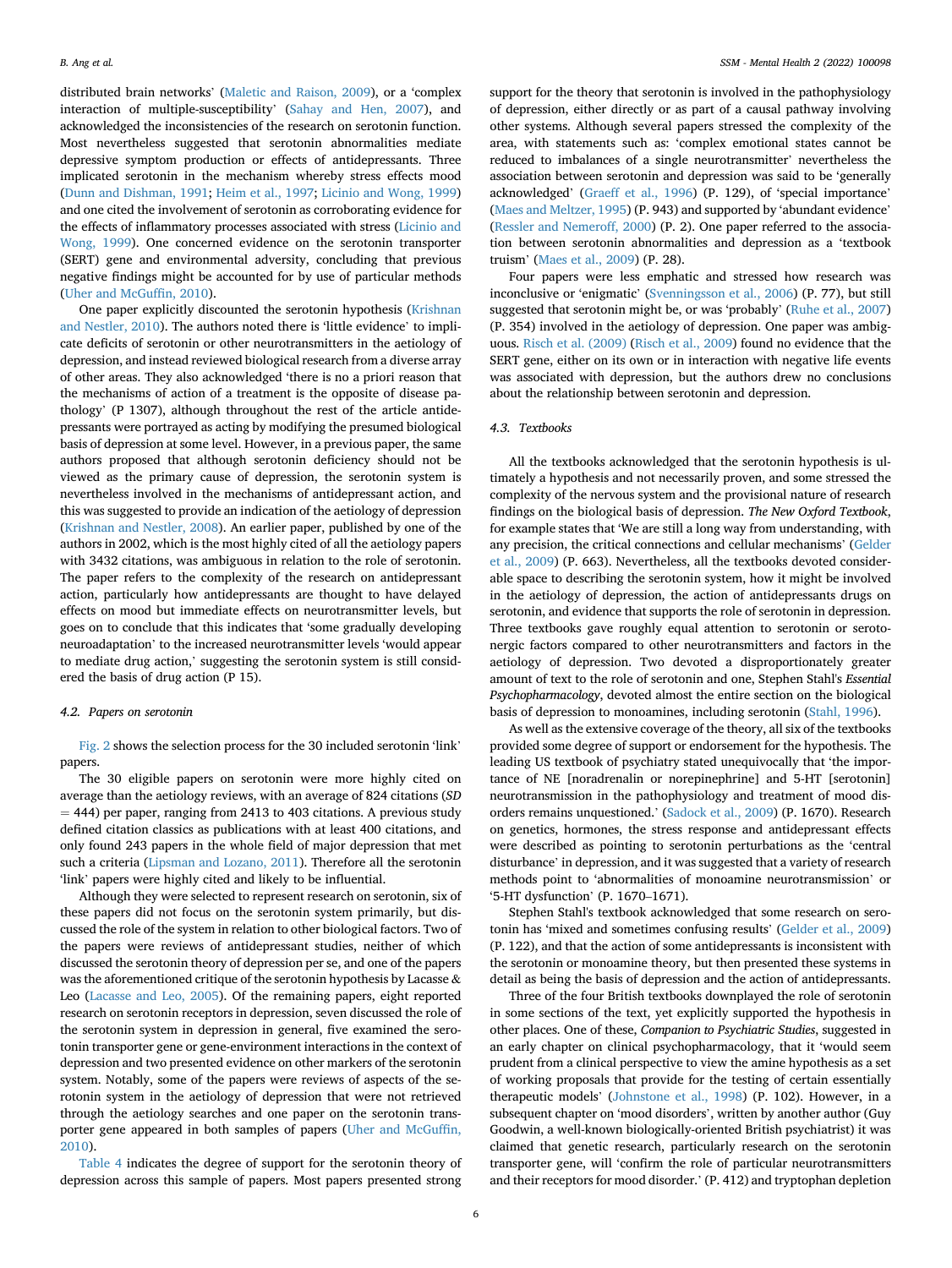studies are cited as providing 'very important confirmation of the 5 H T (serotonin) hypothesis' (P. 416). Numerous references were also made to the idea that antidepressant effects confirm the role of serotonin in the aetiology of depression and constitute 'a powerful argument that reduced serotonergic function is a central abnormality in mood disorder and that its correction leads to clinical response.' (P. 416).

The New Oxford Textbook suggested that the 'monoamine theory, is at its best, a theory about drug action' and acknowledged that 'monoamine and metabolite changes produced by illness in patients have proved remarkably unconvincing' [\(Gelder et al., 2009](#page-7-53)) (P. 662). However, later on the same page it claimed that tryptophan depletion studies provide evidence 'that 5-HT is intimately involved in mood disorder' (P. 662). A little later it stated that 'the function of monoamine neurons generally, and of serotonergic projections in particular, is closely associated with mood regulation.' (P. 663).

Fundamentals of Clinical Psychopharmacology, is the most equivocal of the textbooks examined. It highlighted how 'the hypothesis does not explain satisfactorily the similarity in efficacy of very different agents [antidepressants] acting differentially on monoamine systems. Furthermore, evidence for primary monoamine disturbance in depressed subjects is limited and inconsistent' ([Anderson and Reid, 2004](#page-7-55)) (P. 60). It also pointed out that 'The action of antidepressants on monoamine neurotransmission does not by itself mean that these systems are abnormal in depression.' (P. 61). However, antidepressants were assumed to be an effective treatment for depression, and since the serotonin-related action of antidepressants was covered in detail and no other mechanisms were suggested, the implication is that they work by targeting an underlying abnormality of serotonin. Moreover, depression was listed as being associated with serotonin in a Table that presented the main neurotransmitters and disorders they are thought to be related to (P. 5).

#### 5. Discussion

The idea that depression is caused by neurochemical abnormalities, and specifically an abnormality of the serotonin system, has become widely known and accepted over the last few decades since the introduction of the SSRI antidepressants. However, there has been an increasingly heated debate about it within some circles.

In 2005, Lacasse and Leo claimed that 'there exists no rigorous corroboration of the serotonin theory, and a significant body of contradictory evidence' and that 'doubts about the serotonin hypothesis are well acknowledged by many researchers'. This paper shocked the media establishment, which up until that point, had, like much of the general public, been persuaded that depression had been scientifically demonstrated to be caused by a deficiency or abnormality of serotonin. In response to the coverage, leading psychiatrists claimed that the theory was never accepted within professional or scientific circles anyway, and only ever a useful device or metaphor for persuading patients that depression is likely to have a biological basis [\(Meek, 2006; Pies, 2011a\)](#page-7-30).

On the contrary, from our research it is clear that during the period 1990–2010 there was considerable coverage of, and support for the serotonin hypothesis of depression in the psychiatric and psychopharmacological literature. Many of the most highly cited reviews of the aetiology of depression endorsed the hypothesis, including some that were entirely devoted to describing research on the serotonin system, and those that reviewed the aetiology of depression more broadly. Research papers on the serotonin system had very large numbers of citations, and most strongly supported the serotonin theory, with a smaller number highlighting inconsistencies in the evidence and adopting a more cautious tone. Textbooks, too, though taking a more nuanced line in places, at other points presented unequivocal support for the theory.

It is true that the serotonin theory of depression was not the only focus of research or discussion on the aetiology of depression. Other biological theories such as the role of the stress hormone system were more frequently covered in reviews of the aetiology of depression, and

environmental causes or risk factors were also addressed. Many papers suggested that serotonin dysfunction was part of a complex etiological pathway, involving other biological systems. Moreover, some papers may have been written by medical writers (although there is no indication to this effect in the published articles) or cited by medical writers of other papers, contributing to their citation index. Therefore, it is possible that claims about serotonin made in some papers may reflect marketing techniques to maximise the profile of the serotonin theory. This, in turn, might explain why proclamations by representatives of the psychiatric profession were not aligned with the contents of the academic literature. Nevertheless, it is still the case that the serotonin theory was presented as a credible hypothesis supported by evidence during this period.

#### 5.1. An exhausted Kuhnian paradigm

Despite the re-invigoration of serotonin research by the introduction of the SSRI antidepressants in the 1990s, results remain inconsistent and overall there is no convincing evidence of serotonin system abnormalities in people with depression [\(Moncrieff et al, manuscript submitted for](#page-7-38) [publication\)](#page-7-38).

In 1987, Healy described the neurochemical theory of depression as an exhausted Kuhnian paradigm, perpetuated because it served the professional purpose of convincing patients that depression is a biological condition ([Healy, 1987\)](#page-7-3). Since then, the vast resources of the pharmaceutical industry have enabled the idea that depression is a biochemical condition to be deeply implanted in the public psyche. The success of this endeavor has obscured the resistance associated with alternative ways of understanding depression. The idea of the chemical imbalance and serotonin deficiency had to replace people's deeply rooted common-sense view of depression as an understandable human reaction, rather than a disease ([Conneely et al., 2019](#page-7-56)). Moreover, qualitative research shows that even when people express the view that depression is a biological condition, they remain ambivalent and conflicted about it ([Barr and Rose, 2008](#page-7-57)). When it comes to recovery, people usually talk in language that emphasises non-medical understandings of depression such as the need for agency and the possibility of personal change ([Conneely et al., 2019](#page-7-56); [Fullagar and O'Brien, 2013\)](#page-7-58). Similarly, despite evidence that the public endorses the chemical imbalance theory of depression, surveys also demonstrate that the majority of people who have been depressed favour a psychological or social explanation for depression over a biological one and prefer to have psychological therapy rather than take antidepressants ([van Schaik et al., 2004](#page-8-17); [Prins et al.,](#page-8-18) [2008\)](#page-8-18).

In the light of the interests the theory subserves, the attempt by leading psychiatrists to deny that it was ever influential can be understood as a tactic whereby criticism can be deflected, and the theory, in some marginally modified version, can continue to be accepted. Thus, Pies, despite criticizing the supposedly simplistic notion that mental disorders are caused by 'chemical imbalances', wrote approvingly of the original monoamine hypothesis and concluded that 'certain psychiatric illnesses probably involve abnormalities in specific brain chemicals; and …. by using medications that affect these chemicals, we often find that patients are significantly improved' ([Pies, 2011b](#page-7-31)). The textbooks examined here mirror this pattern, as well as recent publications on depression that often disclaim the theory while simultaneously setting it out as if it were established fact [\(Eske, 2019;](#page-7-2) [Pariante, 2018\)](#page-7-44).

A related technique could be referred to as 'moving the goalposts,' whereby when one area of research fails to produce confirmatory ab-normalities, interest switches to another area ([Cohen](#page-7-17) & [Hughes, 2011;](#page-7-17) [Healy, 1987\)](#page-7-17). In this way, the chemical imbalance theory is impossible to refute and the theory is never rejected. The 'search for the elusive material substrate can continue as before without pausing to acknowledge failure' [\(Cohen](#page-7-17) & [Hughes, 2011\)](#page-7-17) (P. 183) and the market for antidepressants and the professional establishment it sustains can continue unperturbed [\(Moncrieff, 2008b\)](#page-7-59).

Our research provides evidence that the psychiatric profession acted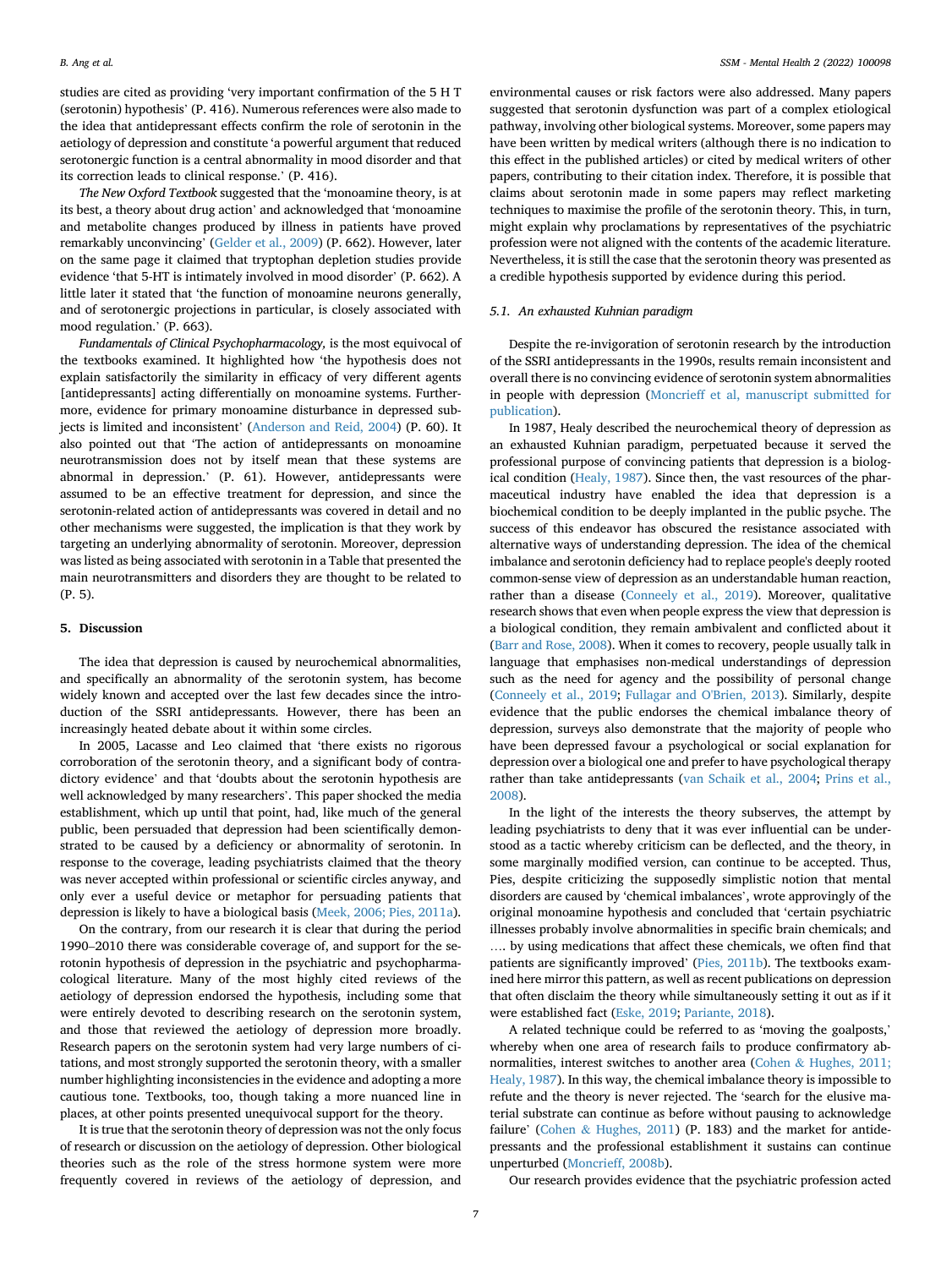as a willing and often enthusiastic conduit of the serotonin theory of depression, despite the protestations of Pies and others. Contra Pies, the profession must bear some responsibility for propagating an unsupported theory and the mass use of antidepressant drugs that has accompanied it, with all the problems that has produced.

#### Declaration of competing interest

The authors declare that they have no known competing financial interests or personal relationships that could have appeared to influence the work reported in this paper.

# Appendix A. Supplementary data

Supplementary data to this article can be found online at [https://](https://doi.org/10.1016/j.ssmmh.2022.100098) [doi.org/10.1016/j.ssmmh.2022.100098.](https://doi.org/10.1016/j.ssmmh.2022.100098)

#### References

- <span id="page-7-11"></span>American Psychiatric Association. (2005). Lets Talk Facts about Depression. American Psychiatric Association. Available from: [www.healthyminds.org/multimedia/depre](http://www.healthyminds.org/multimedia/depression.pdf) [ssion.pdf](http://www.healthyminds.org/multimedia/depression.pdf). (Accessed 13 February 2006).
- <span id="page-7-46"></span>American Psychiatric Association. (16th Nov 2021). Depression 2021. Available from: [https://www.psychiatry.org/patients-families/depression/what-is-depression.](https://www.psychiatry.org/patients-families/depression/what-is-depression)
- <span id="page-7-55"></span>Anderson, I. M., & Reid, I. C. (2004). [Fundamentals of Clinical Psychopharmacology](http://refhub.elsevier.com/S2666-5603(22)00038-X/sref3) (second [ed.\). Oxford: Taylor](http://refhub.elsevier.com/S2666-5603(22)00038-X/sref3) & [Francis.](http://refhub.elsevier.com/S2666-5603(22)00038-X/sref3)
- <span id="page-7-29"></span>Anonymous. (2005). Television adverts for antidepressants cause anxiety [Internet] New Sci. 12th October 2021; 2525(9th November 2005). Available from: [https://institu](https://institutions.newscientist.com/article/mg18825252-500-television-adverts-for-antidepressants-cause-anxiety/) [tions.newscientist.com/article/mg18825252-500-television-adverts-for-antidepressa](https://institutions.newscientist.com/article/mg18825252-500-television-adverts-for-antidepressants-cause-anxiety/) [nts-cause-anxiety/.](https://institutions.newscientist.com/article/mg18825252-500-television-adverts-for-antidepressants-cause-anxiety/)
- <span id="page-7-57"></span>[Barr, M., & Rose, D. \(2008\). The great ambivalence: factors likely to affect service user](http://refhub.elsevier.com/S2666-5603(22)00038-X/sref5) [and public acceptability of the pharmacogenomics of antidepressant medication.](http://refhub.elsevier.com/S2666-5603(22)00038-X/sref5) [Sociol. Health Illness, 30](http://refhub.elsevier.com/S2666-5603(22)00038-X/sref5)(6), 944–[958.](http://refhub.elsevier.com/S2666-5603(22)00038-X/sref5)
- <span id="page-7-14"></span>[Bogowicz, P., Curtis, H. J., Walker, A. J., Cowen, P., Geddes, J., & Goldacre, B. \(2021\).](http://refhub.elsevier.com/S2666-5603(22)00038-X/sref6) [Trends and variation in antidepressant prescribing in English primary care: a](http://refhub.elsevier.com/S2666-5603(22)00038-X/sref6) [retrospective longitudinal study.](http://refhub.elsevier.com/S2666-5603(22)00038-X/sref6) BJGP Open, 5(4).
- <span id="page-7-20"></span>Breggin, P. R. (1997). [Brain Disabling Treatments in Psychiatry: Drugs Electroshock and the](http://refhub.elsevier.com/S2666-5603(22)00038-X/sref7) Role of the FDA[. New York: Springer Publishing Company](http://refhub.elsevier.com/S2666-5603(22)00038-X/sref7).
- <span id="page-7-42"></span>Carey BG, R. (2018). [Many People Taking Antidepressants Discover They Cannot Quit](http://refhub.elsevier.com/S2666-5603(22)00038-X/sref8). New [York Times.](http://refhub.elsevier.com/S2666-5603(22)00038-X/sref8)
- <span id="page-7-34"></span>[Carlat, D. J. \(2015\). Response to Lacasse](http://refhub.elsevier.com/S2666-5603(22)00038-X/sref9) & Leo. [Behav. Therapist, 38](http://refhub.elsevier.com/S2666-5603(22)00038-X/sref9), 262.
- <span id="page-7-17"></span>[Cohen, D., & Hughes, S. \(2011\). How do people taking psychiatric drugs explain their](http://refhub.elsevier.com/S2666-5603(22)00038-X/sref10) 'chemical imbalance?'. [Ethical Hum. Psychol. Psychiatry, 13](http://refhub.elsevier.com/S2666-5603(22)00038-X/sref10), 176–[189.](http://refhub.elsevier.com/S2666-5603(22)00038-X/sref10)
- <span id="page-7-56"></span>[Conneely, M., Higgs, P., & Moncrieff, J. \(2019\).](http://refhub.elsevier.com/S2666-5603(22)00038-X/sref11) Medicalising the Moral: the Case of Depression as Revealed in Internet Blogs[. Soical Theory and Health. submitted for](http://refhub.elsevier.com/S2666-5603(22)00038-X/sref11) [publication](http://refhub.elsevier.com/S2666-5603(22)00038-X/sref11).
- <span id="page-7-4"></span>[Coppen, A. \(1967\). The biochemistry of affective disorders.](http://refhub.elsevier.com/S2666-5603(22)00038-X/sref12) Br. J. Psychiatry, 113(504), [1237](http://refhub.elsevier.com/S2666-5603(22)00038-X/sref12)–[1264](http://refhub.elsevier.com/S2666-5603(22)00038-X/sref12).
- <span id="page-7-48"></span>[Delgado, P. L. \(2000\). Depression: the case for a monoamine de](http://refhub.elsevier.com/S2666-5603(22)00038-X/sref13)ficiency. J. Clin. Psychiatr., 61[\(Suppl. 6\), 7](http://refhub.elsevier.com/S2666-5603(22)00038-X/sref13)–[11](http://refhub.elsevier.com/S2666-5603(22)00038-X/sref13).
- <span id="page-7-9"></span>[Demasi, M., & Gotzsche, P. C. \(2020\). Presentation of bene](http://refhub.elsevier.com/S2666-5603(22)00038-X/sref14)fits and harms of [antidepressants on websites: a cross-sectional study.](http://refhub.elsevier.com/S2666-5603(22)00038-X/sref14) Int. J. Risk Saf. Med., 31(2), [53](http://refhub.elsevier.com/S2666-5603(22)00038-X/sref14)–[65](http://refhub.elsevier.com/S2666-5603(22)00038-X/sref14).
- <span id="page-7-21"></span>[Dunn, A. L., & Dishman, R. K. \(1991\). Exercise and the neurobiology of depression.](http://refhub.elsevier.com/S2666-5603(22)00038-X/sref15) Exerc. [Sport Sci. Rev., 19](http://refhub.elsevier.com/S2666-5603(22)00038-X/sref15), 41–[98.](http://refhub.elsevier.com/S2666-5603(22)00038-X/sref15)
- <span id="page-7-2"></span>Eske, J. (2019). Everything you need to know about chemical imbalances in the brain [Internet] MedicalNewsToday, 16th Nov 2021.Available from: [https://www.medical](https://www.medicalnewstoday.com/articles/326475) [newstoday.com/articles/326475.](https://www.medicalnewstoday.com/articles/326475)
- <span id="page-7-18"></span>[Eveleigh, R., Speckens, A., van Weel, C., Oude Voshaar, R., & Lucassen, P. \(2019\).](http://refhub.elsevier.com/S2666-5603(22)00038-X/sref17) [Patients' attitudes to discontinuing not-indicated long-term antidepressant use:](http://refhub.elsevier.com/S2666-5603(22)00038-X/sref17) barriers and facilitators. [Ther. Adv. Psychopharmacol., 9](http://refhub.elsevier.com/S2666-5603(22)00038-X/sref17), Article 2045125319872344.
- <span id="page-7-36"></span>Fennell LB, M. (2015). When Doctors Mislead; the Chemical Imbalance Lie, 13th Oct 2021. Available from: [https://davidhealy.org/wp-content/uploads/2016/06/When-doctors](https://davidhealy.org/wp-content/uploads/2016/06/When-doctors-mislead-the-chemical-imbalance-lie.pdf) [-mislead-the-chemical-imbalance-lie.pdf.](https://davidhealy.org/wp-content/uploads/2016/06/When-doctors-mislead-the-chemical-imbalance-lie.pdf)
- <span id="page-7-43"></span>Fox, D. (13th Oct 2021). A Worldwide Epidemic – the Misuse of Anti-depressant Medications 2016. Available from: [https://www.madinamerica.com/2016/05/a-worldwide-epide](https://www.madinamerica.com/2016/05/a-worldwide-epidemic-the-misuse-of-anti-depressant-medications/) [mic-the-misuse-of-anti-depressant-medications/.](https://www.madinamerica.com/2016/05/a-worldwide-epidemic-the-misuse-of-anti-depressant-medications/)
- <span id="page-7-0"></span>[France, C. M., Lysaker, P. H., & Robinson, R. P. \(2007\). The](http://refhub.elsevier.com/S2666-5603(22)00038-X/sref20) "Chemical Imbalance" [explanation for depression: origins, lay endorsement, and clinical implications.](http://refhub.elsevier.com/S2666-5603(22)00038-X/sref20) Prof. [Psychol. Res. Pract.](http://refhub.elsevier.com/S2666-5603(22)00038-X/sref20), 411–[420](http://refhub.elsevier.com/S2666-5603(22)00038-X/sref20).
- <span id="page-7-58"></span>[Fullagar, S., & O'Brien, W. \(2013\). Problematizing the neurochemical subject of anti](http://refhub.elsevier.com/S2666-5603(22)00038-X/sref21)[depressant treatment: the limits of biomedical responses to women's emotional](http://refhub.elsevier.com/S2666-5603(22)00038-X/sref21) distress. [Health \(London\), 17](http://refhub.elsevier.com/S2666-5603(22)00038-X/sref21)(1), 57–[74](http://refhub.elsevier.com/S2666-5603(22)00038-X/sref21).
- <span id="page-7-53"></span>[Gelder, M., Andreasen, N., Lopez-Ibor, J., & Geddes, J. \(2009\).](http://refhub.elsevier.com/S2666-5603(22)00038-X/sref22) The New Oxford Textbook of Psychiatry [\(second ed.\). Oxford: Oxford University Press. second ed.](http://refhub.elsevier.com/S2666-5603(22)00038-X/sref22)
- <span id="page-7-27"></span>[Graeff, F. G., Guimaraes, F. S., De Andrade, T. G., & Deakin, J. F. \(1996\). Role of 5-HT in](http://refhub.elsevier.com/S2666-5603(22)00038-X/sref23) stress, anxiety, and depression. [Pharmacol. Biochem. Behav., 54](http://refhub.elsevier.com/S2666-5603(22)00038-X/sref23)(1), 129–[141](http://refhub.elsevier.com/S2666-5603(22)00038-X/sref23).
- <span id="page-7-45"></span>[Harmer, C. J., & Cowen, P. J. \(2018\). How do drugs for psychiatric disorders work?](http://refhub.elsevier.com/S2666-5603(22)00038-X/sref24) [Epidemiol. Psychiatr. Sci., 27](http://refhub.elsevier.com/S2666-5603(22)00038-X/sref24)(2), 141–[142.](http://refhub.elsevier.com/S2666-5603(22)00038-X/sref24)
- <span id="page-7-3"></span>[Healy, D. \(1987\). The structure of psychopharmacological revolutions.](http://refhub.elsevier.com/S2666-5603(22)00038-X/sref25) Psychiatr. Dev., 5[\(4\), 349](http://refhub.elsevier.com/S2666-5603(22)00038-X/sref25)–[376](http://refhub.elsevier.com/S2666-5603(22)00038-X/sref25).
- <span id="page-7-19"></span>Healy, D. (1997). The Antidepressant Era[. New York: Harvard University Press.](http://refhub.elsevier.com/S2666-5603(22)00038-X/sref26)
- <span id="page-7-6"></span>[Healy, D. \(2015\). Serotonin and depression.](http://refhub.elsevier.com/S2666-5603(22)00038-X/sref27) BMJ, 350, h1771.
- <span id="page-7-50"></span>[Heim, C., Owens, M. J., Plotsky, P. M., & Nemeroff, C. B. \(1997\). The role of early adverse](http://refhub.elsevier.com/S2666-5603(22)00038-X/sref28) [life events in the aetiology of depression and posttraumatic stress disorder. Focus on](http://refhub.elsevier.com/S2666-5603(22)00038-X/sref28) [corticotropin-releasing factor.](http://refhub.elsevier.com/S2666-5603(22)00038-X/sref28) Ann. N. Y. Acad. Sci., 821, 194–[207](http://refhub.elsevier.com/S2666-5603(22)00038-X/sref28).
- <span id="page-7-35"></span>Hickey, P. (13th Oct 2021). More on the Chemical Imbalance Theory 2015. Available from: [https://www.behaviorismandmentalhealth.com/2015/11/02/more-on-the-chemica](https://www.behaviorismandmentalhealth.com/2015/11/02/more-on-the-chemical-imbalance-theory/) [l-imbalance-theory/](https://www.behaviorismandmentalhealth.com/2015/11/02/more-on-the-chemical-imbalance-theory/).
- <span id="page-7-39"></span>[Jakobsen, J. C., Gluud, C., & Kirsch, I. \(2019\). Should antidepressants be used for major](http://refhub.elsevier.com/S2666-5603(22)00038-X/sref30) [depressive disorder?](http://refhub.elsevier.com/S2666-5603(22)00038-X/sref30) BMJ Evid Based Med.
- <span id="page-7-54"></span>[Johnstone, E. C., Freeman, C., & Zealley, A. K. \(1998\).](http://refhub.elsevier.com/S2666-5603(22)00038-X/sref31) Companion to Psychiatric Studies [\(sixth ed.\). Edinburgh: Harcourt Brace. sixth ed.](http://refhub.elsevier.com/S2666-5603(22)00038-X/sref31)
- <span id="page-7-10"></span>Kramer, P. D. (1993). [Listening to Prozac: A Psychiatrist Explores Antidepressant Drugs and](http://refhub.elsevier.com/S2666-5603(22)00038-X/sref32) the Remaking of the Self[. New York: Viking Press](http://refhub.elsevier.com/S2666-5603(22)00038-X/sref32).
- <span id="page-7-23"></span>[Krishnan, V., & Nestler, E. J. \(2008\). The molecular neurobiology of depression.](http://refhub.elsevier.com/S2666-5603(22)00038-X/sref33) Nature, 455[\(7215\), 894](http://refhub.elsevier.com/S2666-5603(22)00038-X/sref33)–[902.](http://refhub.elsevier.com/S2666-5603(22)00038-X/sref33)
- <span id="page-7-25"></span>[Krishnan, V., & Nestler, E. J. \(2010\). Linking molecules to mood: new insight into the](http://refhub.elsevier.com/S2666-5603(22)00038-X/sref34) [biology of depression.](http://refhub.elsevier.com/S2666-5603(22)00038-X/sref34) Am. J. Psychiatr., 167(11), 1305–[1320.](http://refhub.elsevier.com/S2666-5603(22)00038-X/sref34)
- <span id="page-7-8"></span>[Lacasse, J. R., & Leo, J. \(2005\). Serotonin and depression: a disconnect between the](http://refhub.elsevier.com/S2666-5603(22)00038-X/sref35) [advertisements and the scienti](http://refhub.elsevier.com/S2666-5603(22)00038-X/sref35)fic literature. PLoS Med., 2(12), e392.
- <span id="page-7-51"></span>[Licinio, J., & Wong, M. L. \(1999\). The role of in](http://refhub.elsevier.com/S2666-5603(22)00038-X/sref36)flammatory mediators in the biology of [major depression: central nervous system cytokines modulate the biological substrate](http://refhub.elsevier.com/S2666-5603(22)00038-X/sref36) [of depressive symptoms, regulate stress-responsive systems, and contribute to](http://refhub.elsevier.com/S2666-5603(22)00038-X/sref36) [neurotoxicity and neuroprotection.](http://refhub.elsevier.com/S2666-5603(22)00038-X/sref36) Mol. Psychiatr., 4(4), 317–[327.](http://refhub.elsevier.com/S2666-5603(22)00038-X/sref36)
- <span id="page-7-52"></span>[Lipsman, N., & Lozano, A. M. \(2011\). The most cited works in major depression: the](http://refhub.elsevier.com/S2666-5603(22)00038-X/sref37) 'Citation classics'. [J. Affect. Disord., 134](http://refhub.elsevier.com/S2666-5603(22)00038-X/sref37)(1–[3\), 39](http://refhub.elsevier.com/S2666-5603(22)00038-X/sref37)–[44](http://refhub.elsevier.com/S2666-5603(22)00038-X/sref37).
- <span id="page-7-47"></span>[Lopez-Munoz, F., & Alamo, C. \(2009\). Monoaminergic neurotransmission: the history of](http://refhub.elsevier.com/S2666-5603(22)00038-X/sref38) [the discovery of antidepressants from 1950s until today.](http://refhub.elsevier.com/S2666-5603(22)00038-X/sref38) Curr. Pharmaceut. Des., 15[\(14\), 1563](http://refhub.elsevier.com/S2666-5603(22)00038-X/sref38)–[1586](http://refhub.elsevier.com/S2666-5603(22)00038-X/sref38).
- <span id="page-7-26"></span>[Maes, M., & Meltzer, H. Y. \(1995\). The serotonin hypothesis of major depression. In](http://refhub.elsevier.com/S2666-5603(22)00038-X/sref39) [Psychopharmacology: the Fourth Generation of Progress](http://refhub.elsevier.com/S2666-5603(22)00038-X/sref39) (pp. 933–[944\). Brentwood, TN:](http://refhub.elsevier.com/S2666-5603(22)00038-X/sref39) [American College of Neuropsychopharmacology](http://refhub.elsevier.com/S2666-5603(22)00038-X/sref39).
- <span id="page-7-28"></span>[Maes, M., Yirmyia, R., Noraberg, J., Brene, S., Hibbeln, J., Perini, G., et al. \(2009\). The](http://refhub.elsevier.com/S2666-5603(22)00038-X/sref40) infl[ammatory](http://refhub.elsevier.com/S2666-5603(22)00038-X/sref40) & [neurodegenerative \(I](http://refhub.elsevier.com/S2666-5603(22)00038-X/sref40)&[ND\) hypothesis of depression: leads for future](http://refhub.elsevier.com/S2666-5603(22)00038-X/sref40) [research and new drug developments in depression.](http://refhub.elsevier.com/S2666-5603(22)00038-X/sref40) Metab. Brain Dis., 24(1), 27–[53.](http://refhub.elsevier.com/S2666-5603(22)00038-X/sref40)
- <span id="page-7-24"></span>[Maletic, V., & Raison, C. L. \(2009\). Neurobiology of depression,](http://refhub.elsevier.com/S2666-5603(22)00038-X/sref41) fibromyalgia and [neuropathic pain.](http://refhub.elsevier.com/S2666-5603(22)00038-X/sref41) Front. Biosci., 14, 5291–[5338.](http://refhub.elsevier.com/S2666-5603(22)00038-X/sref41)
- <span id="page-7-30"></span>Meek, C. (2006). SSRI Ads Questionned [\(p. 754\). Canadian Medical Association Journal](http://refhub.elsevier.com/S2666-5603(22)00038-X/sref42) [News.](http://refhub.elsevier.com/S2666-5603(22)00038-X/sref42)
- <span id="page-7-49"></span>[Middlemiss, D. N., Price, G. W., & Watson, J. M. \(2002\). Serotonergic targets in](http://refhub.elsevier.com/S2666-5603(22)00038-X/sref43) depression. [Curr. Opin. Pharmacol., 2](http://refhub.elsevier.com/S2666-5603(22)00038-X/sref43)(1), 18–[22.](http://refhub.elsevier.com/S2666-5603(22)00038-X/sref43)
- <span id="page-7-13"></span>[Middleton, N., Gunnell, D., Whitley, E., Dorling, D., & Frankel, S. \(2001\). Secular trends in](http://refhub.elsevier.com/S2666-5603(22)00038-X/sref44) [antidepressant prescribing in the UK, 1975-1998.](http://refhub.elsevier.com/S2666-5603(22)00038-X/sref44) J. Publ. Health Med., 23(4), [262](http://refhub.elsevier.com/S2666-5603(22)00038-X/sref44)–[267](http://refhub.elsevier.com/S2666-5603(22)00038-X/sref44).
- <span id="page-7-16"></span>[Mojtabai, R., & Olfson, M. \(2010\). National trends in psychotropic medication](http://refhub.elsevier.com/S2666-5603(22)00038-X/sref45) polypharmacy in office-based psychiatry. [Arch. Gen. Psychiatr., 67](http://refhub.elsevier.com/S2666-5603(22)00038-X/sref45)(1), 26–[36.](http://refhub.elsevier.com/S2666-5603(22)00038-X/sref45)
- <span id="page-7-5"></span>Moncrieff, J. (2008a). [The Myth of the Chemical Cure: a Critique of Psychiatric Drug](http://refhub.elsevier.com/S2666-5603(22)00038-X/sref46) Treatment[. Basingstoke, Hampshire, UK: Palgrave Macmillan.](http://refhub.elsevier.com/S2666-5603(22)00038-X/sref46)
- <span id="page-7-59"></span>[Moncrieff, J. \(2008b\). The creation of the concept of the antidepressant: an historical](http://refhub.elsevier.com/S2666-5603(22)00038-X/sref47) analysis. [Soc. Sci. Med., 66](http://refhub.elsevier.com/S2666-5603(22)00038-X/sref47), 2346–[2355](http://refhub.elsevier.com/S2666-5603(22)00038-X/sref47).
- <span id="page-7-41"></span>[Moncrieff, J., & Cohen, D. \(2005\). Rethinking models of psychotropic drug action.](http://refhub.elsevier.com/S2666-5603(22)00038-X/sref48) [Psychother. Psychosom., 74](http://refhub.elsevier.com/S2666-5603(22)00038-X/sref48)(3), 145–[153](http://refhub.elsevier.com/S2666-5603(22)00038-X/sref48).
- <span id="page-7-38"></span>Moncrieff JC, R.; Stockmann, T.; Amendola, S.; Hengartner, M.P.; Horowitz, M.A. The serotonin theory of depression: a systematic umbrella review of the evidence. Paper submitted to Molecular Psychiatry.
- <span id="page-7-40"></span>[Munkholm, K., Paludan-Muller, A. S., & Boesen, K. \(2019\). Considering the](http://refhub.elsevier.com/S2666-5603(22)00038-X/sref50) [methodological limitations in the evidence base of antidepressants for depression: a](http://refhub.elsevier.com/S2666-5603(22)00038-X/sref50) [reanalysis of a network meta-analysis.](http://refhub.elsevier.com/S2666-5603(22)00038-X/sref50) BMJ Open, 9(6), Article e024886.
- <span id="page-7-22"></span>[Nemeroff, C. B. \(2002\). Recent advances in the neurobiology of depression.](http://refhub.elsevier.com/S2666-5603(22)00038-X/sref51) [Psychopharmacol. Bull., 36](http://refhub.elsevier.com/S2666-5603(22)00038-X/sref51)(Suppl. 2), 6–[23.](http://refhub.elsevier.com/S2666-5603(22)00038-X/sref51)
- <span id="page-7-15"></span>Organisation for Economic Co-Operation and Development. (2020). Statistics Health Status. OECD [Available from: [https://stats.oecd.org/index.aspx?](https://stats.oecd.org/index.aspx?DataSetCode=HEALTH_STAT#) [DataSetCode](https://stats.oecd.org/index.aspx?DataSetCode=HEALTH_STAT#)=[HEALTH\\_STAT#.](https://stats.oecd.org/index.aspx?DataSetCode=HEALTH_STAT#)
- <span id="page-7-44"></span>[Pariante, C. M. \(2018\). A parallel universe where psychiatry is like the rest of medicine.](http://refhub.elsevier.com/S2666-5603(22)00038-X/sref53) [Epidemiol. Psychiatr. Sci., 27](http://refhub.elsevier.com/S2666-5603(22)00038-X/sref53)(2), 143–[145.](http://refhub.elsevier.com/S2666-5603(22)00038-X/sref53)
- <span id="page-7-7"></span>Pfizer. Zoloft Advertsiement.[. \(2004\). USA: Burbank, California: National Broadcasting](http://refhub.elsevier.com/S2666-5603(22)00038-X/sref54) [Company \(NBC\)](http://refhub.elsevier.com/S2666-5603(22)00038-X/sref54).
- <span id="page-7-1"></span>Pies, R. W. (2011a). Psychiatry's new brain-mind and the legend of the "chemical imbalance" [Internet] Psychiatr. Times, 11th July 2011. Available from: [https](https://www.psychiatrictimes.com/view/psychiatrys-new-brain-mind-and-legend-chemical-imbalance) [://www.psychiatrictimes.com/view/psychiatrys-new-brain-mind-and-legend-chemi](https://www.psychiatrictimes.com/view/psychiatrys-new-brain-mind-and-legend-chemical-imbalance) [cal-imbalance](https://www.psychiatrictimes.com/view/psychiatrys-new-brain-mind-and-legend-chemical-imbalance).
- <span id="page-7-31"></span>Pies, R. W. (2011b). Doctor, is my mood disorder due to a chemical imbalance? [Internet] Psychiatr. Times, 12th October 2021; 12th August 2011. Available from: [https](https://www.psychiatrictimes.com/view/doctor-my-mood-disorder-due-chemical-imbalance) [://www.psychiatrictimes.com/view/doctor-my-mood-disorder-due-chemical-i](https://www.psychiatrictimes.com/view/doctor-my-mood-disorder-due-chemical-imbalance) [mbalance](https://www.psychiatrictimes.com/view/doctor-my-mood-disorder-due-chemical-imbalance).
- <span id="page-7-32"></span>Pies, R. W. (2014). Nuances, narratives, and the 'chemical imbalance' debate in psychiatry [Internet] Medscape, 12th October 2021. Available from: [https://openexcellence](https://openexcellence.org/nuances-narratives-chemical-imbalance-debate-psychiatry/) [.org/nuances-narratives-chemical-imbalance-debate-psychiatry/.](https://openexcellence.org/nuances-narratives-chemical-imbalance-debate-psychiatry/)
- <span id="page-7-37"></span><span id="page-7-33"></span>[Pies, R. W. \(2015\). Response to Lacasse and Leo \(2015\).](http://refhub.elsevier.com/S2666-5603(22)00038-X/sref58) Behav. Therapist, 38, 260–[262.](http://refhub.elsevier.com/S2666-5603(22)00038-X/sref58) [Pies, R. W. \(2019\). Debunking the two chemical imbalance myths, again \[Internet\]](http://refhub.elsevier.com/S2666-5603(22)00038-X/sref59)
- <span id="page-7-12"></span>Psychiatr. Times[, 13th Oct 2021](http://refhub.elsevier.com/S2666-5603(22)00038-X/sref59). [Pilkington, P. D., Reavley, N. J., & Jorm, A. F. \(2013\). The Australian public's beliefs](http://refhub.elsevier.com/S2666-5603(22)00038-X/sref60) [about the causes of depression: associated factors and changes over 16 years.](http://refhub.elsevier.com/S2666-5603(22)00038-X/sref60) J. Affect. [Disord., 150](http://refhub.elsevier.com/S2666-5603(22)00038-X/sref60)(2), 356–[362.](http://refhub.elsevier.com/S2666-5603(22)00038-X/sref60)